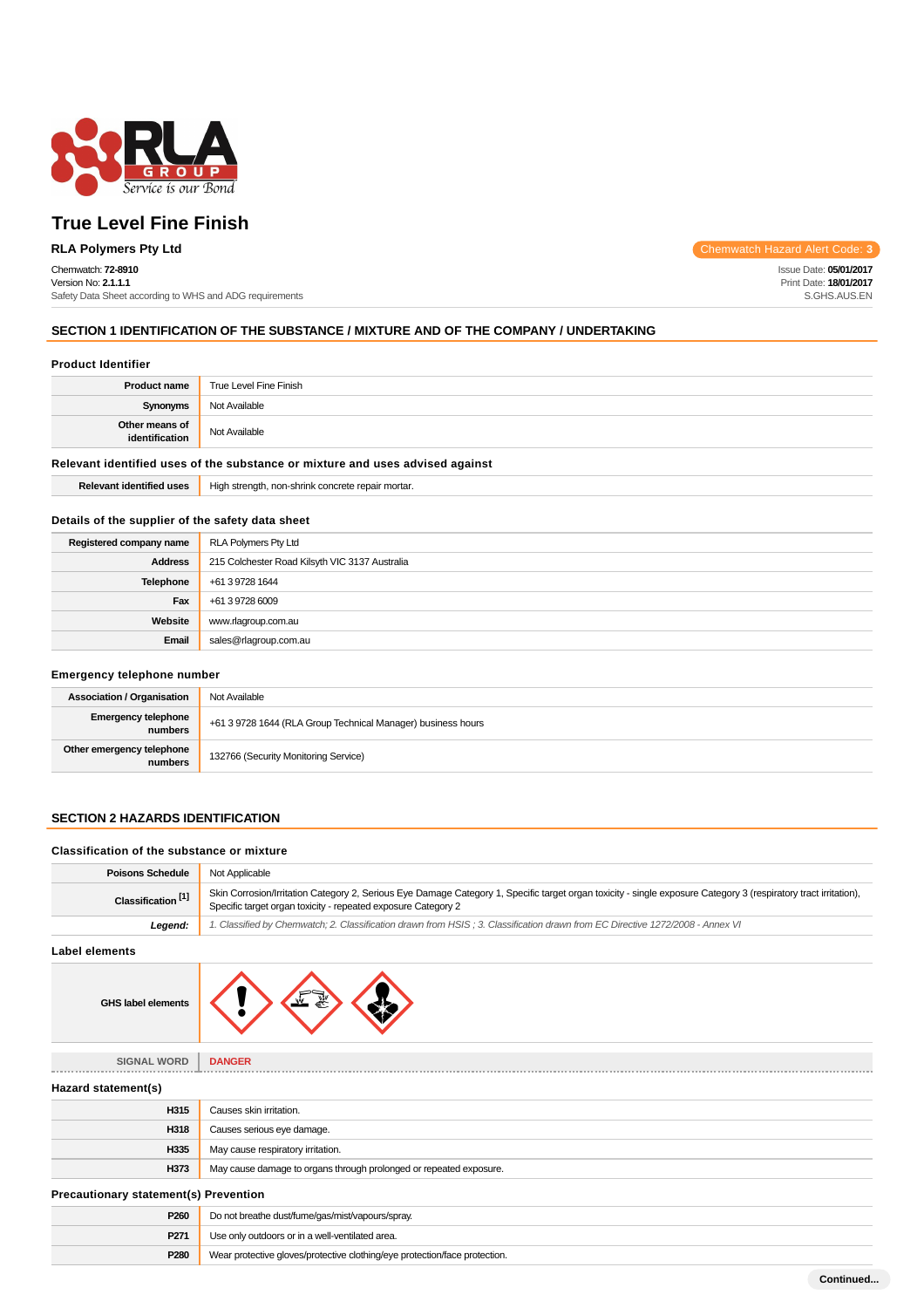# **Precautionary statement(s) Response**

| P305+P351+P338 | IF IN EYES: Rinse cautiously with water for several minutes. Remove contact lenses, if present and easy to do. Continue rinsing. |
|----------------|----------------------------------------------------------------------------------------------------------------------------------|
| P310           | Immediately call a POISON CENTER or doctor/physician.                                                                            |
| P362           | Take off contaminated clothing and wash before reuse.                                                                            |
| P302+P352      | IF ON SKIN: Wash with plenty of soap and water.                                                                                  |
|                |                                                                                                                                  |

# **Precautionary statement(s) Storage**

| aanonary statement(s) otorage |                                                                  |
|-------------------------------|------------------------------------------------------------------|
| P405                          | Store locked up.                                                 |
| P403+P233                     | Store in a well-ventilated place. Keep container tightly closed. |
|                               |                                                                  |

#### **Precautionary statement(s) Disposal**

**P501** Dispose of contents/container in accordance with local regulations.

#### **SECTION 3 COMPOSITION / INFORMATION ON INGREDIENTS**

#### **Substances**

See section below for composition of Mixtures

#### **Mixtures**

| <b>CAS No</b> | %[weight] | Name                                       |
|---------------|-----------|--------------------------------------------|
| 14808-60-7    | 20-40     | Silica 100G                                |
| 65997-16-2    | 10-30     | calcium aluminate cement                   |
| 65997-15-1    | $5 - 15$  | portland cement                            |
| 13397-24-5    | $1 - 10$  | gypsum                                     |
| 12004-14-7    | $1 - 10$  | calcium aluminate sulfate                  |
| 471-34-1      | $1 - 10$  | calcium carbonate                          |
| Not Available | $<$ 5     | Ingredients determined not to be hazardous |

# **SECTION 4 FIRST AID MEASURES**

#### **Description of first aid measures**

| <b>Eye Contact</b>  | If this product comes in contact with the eyes:<br>In mediately hold eyelids apart and flush the eye continuously with running water.<br>Ensure complete irrigation of the eye by keeping eyelids apart and away from eye and moving the eyelids by occasionally lifting the upper and lower lids.<br>Continue flushing until advised to stop by the Poisons Information Centre or a doctor, or for at least 15 minutes.<br>Transport to hospital or doctor without delay.<br>► Removal of contact lenses after an eye injury should only be undertaken by skilled personnel. |
|---------------------|-------------------------------------------------------------------------------------------------------------------------------------------------------------------------------------------------------------------------------------------------------------------------------------------------------------------------------------------------------------------------------------------------------------------------------------------------------------------------------------------------------------------------------------------------------------------------------|
| <b>Skin Contact</b> | If skin contact occurs:<br>Inmediately remove all contaminated clothing, including footwear.<br>Flush skin and hair with running water (and soap if available).<br>▶ Seek medical attention in event of irritation.                                                                                                                                                                                                                                                                                                                                                           |
| Inhalation          | If fumes or combustion products are inhaled remove from contaminated area.<br>Lay patient down. Keep warm and rested.<br>▶ Prostheses such as false teeth, which may block airway, should be removed, where possible, prior to initiating first aid procedures.<br>Apply artificial respiration if not breathing, preferably with a demand valve resuscitator, bag-valve mask device, or pocket mask as trained. Perform CPR if<br>necessary.<br>Transport to hospital, or doctor, without delay.                                                                             |
| Ingestion           | If swallowed do <b>NOT</b> induce vomiting.<br>If vomiting occurs, lean patient forward or place on left side (head-down position, if possible) to maintain open airway and prevent aspiration.<br>Observe the patient carefully.<br>▶ Never give liquid to a person showing signs of being sleepy or with reduced awareness; i.e. becoming unconscious.<br>Give water to rinse out mouth, then provide liquid slowly and as much as casualty can comfortably drink.<br>Seek medical advice.                                                                                  |

#### **Indication of any immediate medical attention and special treatment needed**

Treat symptomatically.

# **SECTION 5 FIREFIGHTING MEASURES**

#### **Extinguishing media**

There is no restriction on the type of extinguisher which may be used.

Use extinguishing media suitable for surrounding area.

### **Special hazards arising from the substrate or mixture**

| Fire Incompatibility           | None known.                                                                                                                                                |
|--------------------------------|------------------------------------------------------------------------------------------------------------------------------------------------------------|
| <b>Advice for firefighters</b> |                                                                                                                                                            |
| <b>Fire Fighting</b>           | • When silica dust is dispersed in air, firefighters should wear inhalation protection as hazardous substances from the fire may be adsorbed on the silica |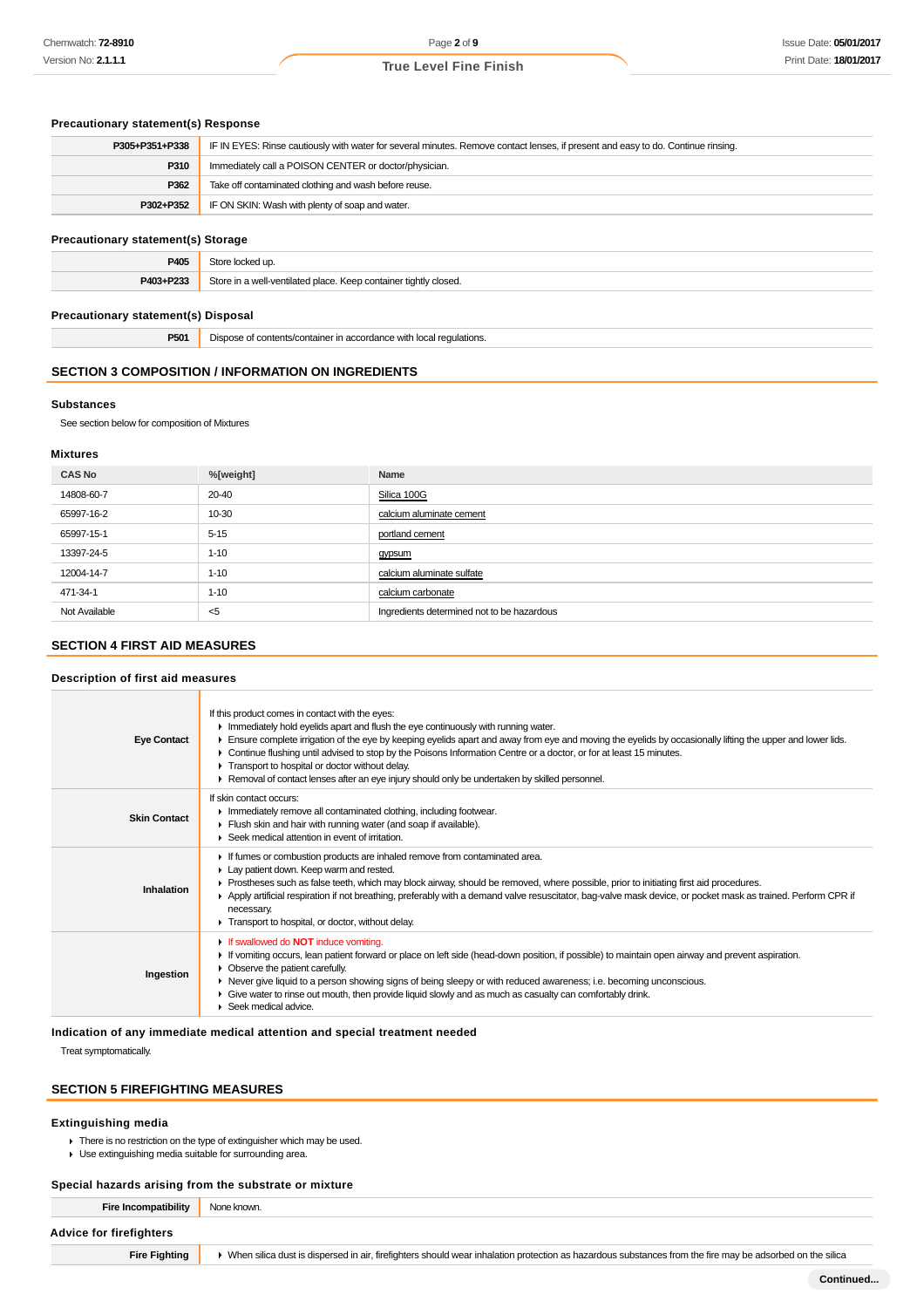|                              | $\triangleright$ particles.<br>► When heated to extreme temperatures, (>1700 deg.C) amorphous silica can fuse.<br>Alert Fire Brigade and tell them location and nature of hazard.<br>$\blacktriangleright$ Wear breathing apparatus plus protective gloves in the event of a fire.<br>▶ Prevent, by any means available, spillage from entering drains or water courses.<br>Use fire fighting procedures suitable for surrounding area. |
|------------------------------|-----------------------------------------------------------------------------------------------------------------------------------------------------------------------------------------------------------------------------------------------------------------------------------------------------------------------------------------------------------------------------------------------------------------------------------------|
| <b>Fire/Explosion Hazard</b> | $\triangleright$ Non combustible.<br>• Not considered a significant fire risk, however containers may burn.<br>Decomposition may produce toxic fumes of:<br>sulfur oxides (SOx)<br>silicon dioxide (SiO2)<br>May emit poisonous fumes.                                                                                                                                                                                                  |
| <b>HAZCHEM</b>               | May emit corrosive fumes.<br>Not Applicable                                                                                                                                                                                                                                                                                                                                                                                             |

# **SECTION 6 ACCIDENTAL RELEASE MEASURES**

#### **Personal precautions, protective equipment and emergency procedures**

See section 8

#### **Environmental precautions**

See section 12

#### **Methods and material for containment and cleaning up**

| <b>Minor Spills</b> | Remove all ignition sources.<br>$\triangleright$ Clean up all spills immediately.<br>Avoid contact with skin and eyes.<br>• Control personal contact with the substance, by using protective equipment. |
|---------------------|---------------------------------------------------------------------------------------------------------------------------------------------------------------------------------------------------------|
| <b>Major Spills</b> | Moderate hazard.<br>CAUTION: Advise personnel in area.<br>Alert Emergency Services and tell them location and nature of hazard.<br>• Control personal contact by wearing protective clothing.           |

Personal Protective Equipment advice is contained in Section 8 of the SDS.

# **SECTION 7 HANDLING AND STORAGE**

#### **Precautions for safe handling Safe handling** Avoid all personal contact, including inhalation. Wear protective clothing when risk of exposure occurs. Use in a well-ventilated area. Prevent concentration in hollows and sumps. **Other information F** Store in original containers.  $\blacktriangleright$  Keep containers securely sealed. Store in a cool, dry, well-ventilated area. Store away from incompatible materials and foodstuff containers.

#### **Conditions for safe storage, including any incompatibilities**

| Suitable container      | Multi-ply paper bag with sealed plastic liner or heavy gauge plastic bag.<br>NOTE: Bags should be stacked, blocked, interlocked, and limited in height so that they are stable and secure against sliding or collapse. Check that all<br>containers are clearly labelled and free from leaks. Packing as recommended by manufacturer.                                                                                                                                                                                                                                                                                                                                                                                                                                   |
|-------------------------|-------------------------------------------------------------------------------------------------------------------------------------------------------------------------------------------------------------------------------------------------------------------------------------------------------------------------------------------------------------------------------------------------------------------------------------------------------------------------------------------------------------------------------------------------------------------------------------------------------------------------------------------------------------------------------------------------------------------------------------------------------------------------|
| Storage incompatibility | Silicas:<br>react with hydrofluoric acid to produce silicon tetrafluoride gas<br>react with xenon hexafluoride to produce explosive xenon trioxide<br>reacts exothermically with oxygen difluoride, and explosively with chlorine trifluoride (these halogenated materials are not commonplace industrial materials)<br>and other fluorine-containing compounds<br>may react with fluorine, chlorates<br>are incompatible with strong oxidisers, manganese trioxide, chlorine trioxide, strong alkalis, metal oxides, concentrated orthophosphoric acid, vinyl acetate<br>may react vigorously when heated with alkali carbonates.<br>Avoid strong acids, acid chlorides, acid anhydrides and chloroformates.<br>Avoid contact with copper, aluminium and their alloys. |

# **SECTION 8 EXPOSURE CONTROLS / PERSONAL PROTECTION**

#### **Control parameters**

# **OCCUPATIONAL EXPOSURE LIMITS (OEL)**

# **INGREDIENT DATA**

| Source                       | <b>Ingredient</b> | <b>Material name</b>                                                         | <b>TWA</b>   | <b>STEL</b>      | Peak             | <b>Notes</b>     |
|------------------------------|-------------------|------------------------------------------------------------------------------|--------------|------------------|------------------|------------------|
| Australia Exposure Standards | Silica 100G       | Silica - Crystalline: Quartz (respirable dust) / Quartz (respirable<br>dust) | 0.1<br>ma/m3 | Not<br>Available | Not<br>Available | Not<br>Available |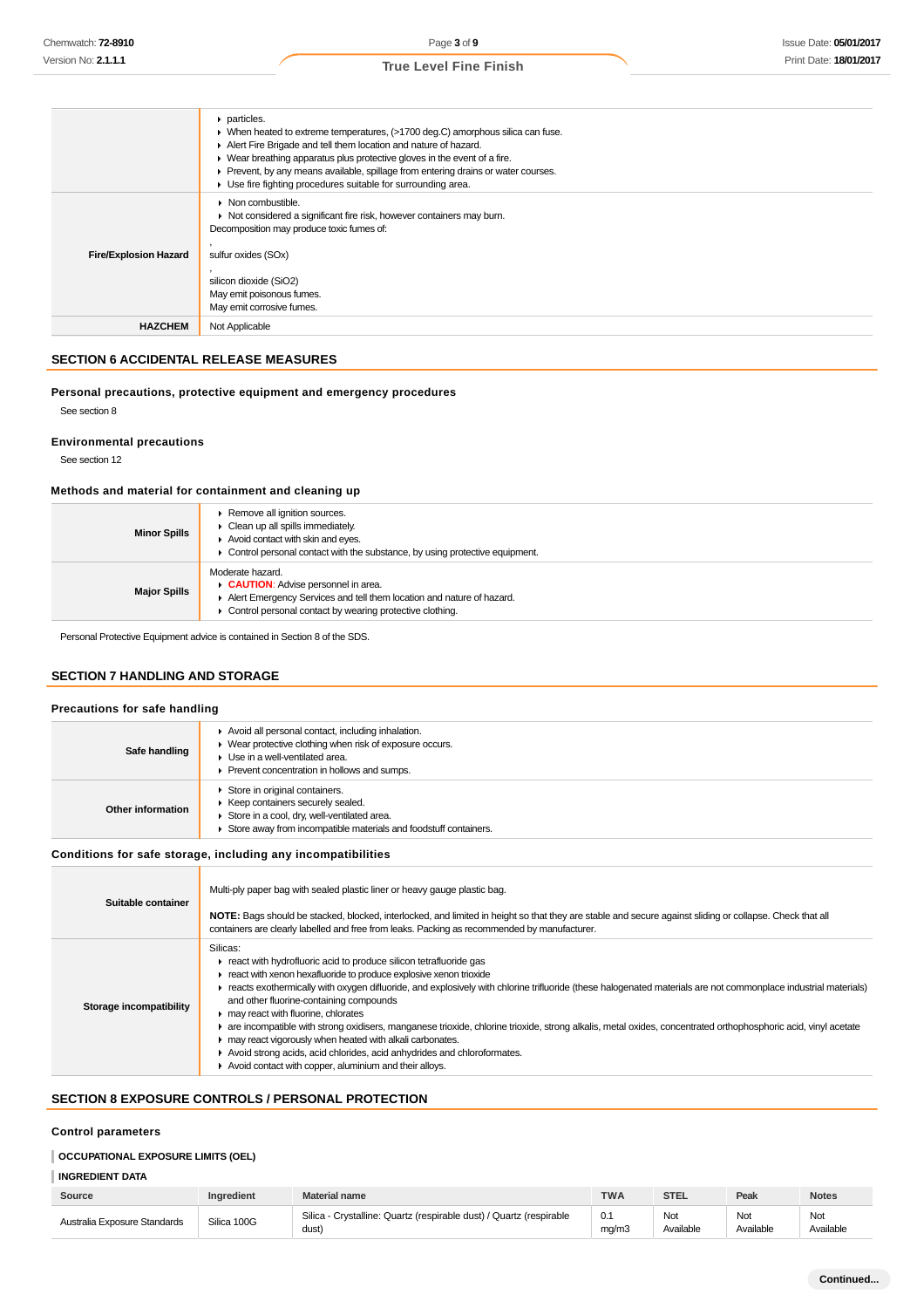| Australia Exposure Standards | portland cement      | Portland cement   | $10 \,\mathrm{mg/m}$ | Not<br>Available | Not<br>Available | Not<br>Available |
|------------------------------|----------------------|-------------------|----------------------|------------------|------------------|------------------|
| Australia Exposure Standards | gypsum               | Calcium sulphate  | $10 \,\mathrm{mq/m}$ | Not<br>Available | Not<br>Available | Not<br>Available |
| Australia Exposure Standards | calcium<br>carbonate | Calcium carbonate | $10 \,\mathrm{mq/m}$ | Not<br>Available | Not<br>Available | Not<br>Available |

**EMERGENCY LIMITS**

| Ingredient                                    | <b>Material name</b>                                            | TEEL-1                            | TEEL-2                         | TEEL-3      |  |
|-----------------------------------------------|-----------------------------------------------------------------|-----------------------------------|--------------------------------|-------------|--|
| Silica 100G                                   | Silica, crystalline-quartz; (Silicon dioxide)                   | $0.075 \,\mathrm{mg/m3}$          | $33 \text{ mg/m}$<br>200 mg/m3 |             |  |
| gypsum                                        | Calcium sulfate anhydrous; (Drierite; Gypsum; Plaster of Paris) | $30 \,\mathrm{mg/m}$              | 330 mg/m3                      | 2,000 mg/m3 |  |
| calcium carbonate                             | Limestone; (Calcium carbonate; Dolomite)                        | 45 mg/m3                          | 500 mg/m3                      | 3,000 mg/m3 |  |
| calcium carbonate                             | Carbonic acid, calcium salt                                     | 45 mg/m3<br>$210 \,\mathrm{mq/m}$ |                                | 1,300 mg/m3 |  |
|                                               |                                                                 |                                   |                                |             |  |
| Ingredient                                    | <b>Original IDLH</b>                                            | <b>Revised IDLH</b>               |                                |             |  |
| Silica 100G                                   | N.E. mg/m3 / N.E. ppm                                           | $50 \,\mathrm{mg/m}$              |                                |             |  |
| calcium aluminate cement                      | Not Available                                                   | Not Available                     |                                |             |  |
| portland cement                               | N.E. mg/m3 / N.E. ppm                                           | 5,000 mg/m3                       |                                |             |  |
| gypsum                                        | Not Available                                                   | Not Available                     |                                |             |  |
| calcium aluminate sulfate                     | Not Available                                                   | Not Available                     |                                |             |  |
| calcium carbonate                             | Not Available                                                   | Not Available                     |                                |             |  |
| Ingredients determined not to<br>be hazardous | Not Available                                                   | Not Available                     |                                |             |  |

# **Exposure controls**

| Appropriate engineering<br>controls | Engineering controls are used to remove a hazard or place a barrier between the worker and the hazard. Well-designed engineering controls can be highly<br>effective in protecting workers and will typically be independent of worker interactions to provide this high level of protection.<br>The basic types of engineering controls are:<br>Process controls which involve changing the way a job activity or process is done to reduce the risk.<br>Enclosure and/or isolation of emission source which keeps a selected hazard "physically" away from the worker and ventilation that strategically "adds" and<br>"removes" air in the work environment.                                                                                                                                                                                            |
|-------------------------------------|------------------------------------------------------------------------------------------------------------------------------------------------------------------------------------------------------------------------------------------------------------------------------------------------------------------------------------------------------------------------------------------------------------------------------------------------------------------------------------------------------------------------------------------------------------------------------------------------------------------------------------------------------------------------------------------------------------------------------------------------------------------------------------------------------------------------------------------------------------|
| <b>Personal protection</b>          |                                                                                                                                                                                                                                                                                                                                                                                                                                                                                                                                                                                                                                                                                                                                                                                                                                                            |
| Eye and face protection             | Safety glasses with side shields.<br>Þ.<br>Chemical goggles.<br>• Contact lenses may pose a special hazard; soft contact lenses may absorb and concentrate irritants. A written policy document, describing the wearing of<br>lenses or restrictions on use, should be created for each workplace or task.                                                                                                                                                                                                                                                                                                                                                                                                                                                                                                                                                 |
| Skin protection                     | See Hand protection below                                                                                                                                                                                                                                                                                                                                                                                                                                                                                                                                                                                                                                                                                                                                                                                                                                  |
| Hands/feet protection               | The selection of suitable gloves does not only depend on the material, but also on further marks of quality which vary from manufacturer to manufacturer. Where<br>the chemical is a preparation of several substances, the resistance of the glove material can not be calculated in advance and has therefore to be checked prior<br>to the application.<br>The exact break through time for substances has to be obtained from the manufacturer of the protective gloves and has to be observed when making a final<br>choice.<br>Personal hygiene is a key element of effective hand care.<br>Experience indicates that the following polymers are suitable as glove materials for protection against undissolved, dry solids, where abrasive particles are not<br>present.<br>polychloroprene.<br>$\triangleright$ nitrile rubber.<br>• butyl rubber. |
| <b>Body protection</b>              | See Other protection below                                                                                                                                                                                                                                                                                                                                                                                                                                                                                                                                                                                                                                                                                                                                                                                                                                 |
| Other protection                    | • Overalls.<br>P.V.C. apron.<br>▶ Barrier cream.                                                                                                                                                                                                                                                                                                                                                                                                                                                                                                                                                                                                                                                                                                                                                                                                           |
| <b>Thermal hazards</b>              | Not Available                                                                                                                                                                                                                                                                                                                                                                                                                                                                                                                                                                                                                                                                                                                                                                                                                                              |
|                                     |                                                                                                                                                                                                                                                                                                                                                                                                                                                                                                                                                                                                                                                                                                                                                                                                                                                            |

# **Respiratory protection**

Particulate. (AS/NZS 1716 & 1715, EN 143:000 & 149:001, ANSI Z88 or national equivalent)

| <b>Required Minimum Protection Factor</b> | <b>Half-Face Respirator</b> | <b>Full-Face Respirator</b> | Powered Air Respirator |
|-------------------------------------------|-----------------------------|-----------------------------|------------------------|
| up to $10 \times ES$                      | <b>P1</b><br>Air-line*      |                             | PAPR-P1                |
| up to $50 \times ES$                      | Air-line**                  | P <sub>2</sub>              | PAPR-P2                |
| up to $100 \times ES$                     |                             | P <sub>3</sub>              |                        |
|                                           |                             | Air-line*                   |                        |
| $100 + x ES$                              |                             | Air-line**                  | PAPR-P3                |

\* - Negative pressure demand \*\* - Continuous flow

A(All classes) = Organic vapours, B AUS or B1 = Acid gasses, B2 = Acid gas or hydrogen cyanide(HCN), B3 = Acid gas or hydrogen cyanide(HCN), E = Sulfur dioxide(SO2), G = Agricultural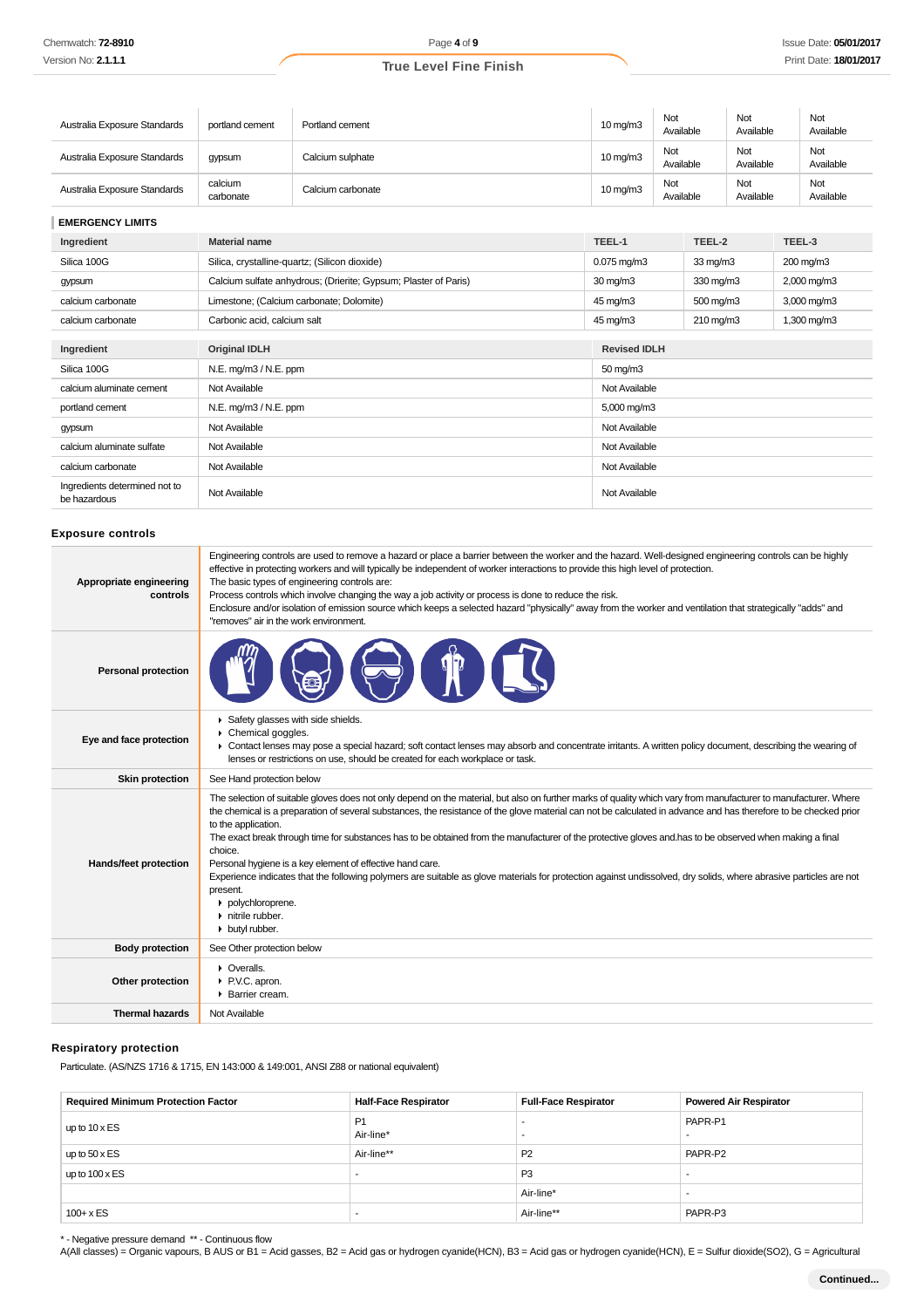chemicals, K = Ammonia(NH3), Hg = Mercury, NO = Oxides of nitrogen, MB = Methyl bromide, AX = Low boiling point organic compounds(below 65 degC)

If inhalation risk above the TLV exists, wear approved dust respirator.

- Use respirators with protection factors appropriate for the exposure level.
- ▶ Up to 5 X TLV, use valveless mask type; up to 10 X TLV, use 1/2 mask dust respirator
- Dp to 50 X TLV, use full face dust respirator or demand type C air supplied respirator
- Up to 500 X TLV, use powered air-purifying dust respirator or a Type C pressure demand supplied-air respirator
- ▶ Over 500 X TLV wear full-face self-contained breathing apparatus with positive pressure mode or a combination respirator with a Type C positive pressure supplied-air full-face respirator and an auxiliary self-contained breathing apparatus operated in pressure demand or other positive pressure mode
- **Respirators may be necessary when engineering and administrative controls do not adequately prevent exposures.**
- F The decision to use respiratory protection should be based on professional judgment that takes into account toxicity information, exposure measurement data, and frequency and likelihood of the worker's exposure - ensure users are not subject to high thermal loads which may result in heat stress or distress due to personal protective equipment (powered, positive flow, full face apparatus may be an option).
- Published occupational exposure limits, where they exist, will assist in determining the adequacy of the selected respiratory protection. These may be government mandated or vendor recommended.
- Exertified respirators will be useful for protecting workers from inhalation of particulates when properly selected and fit tested as part of a complete respiratory protection program.
- Use approved positive flow mask if significant quantities of dust becomes airborne.
- **F** Try to avoid creating dust conditions.

# **SECTION 9 PHYSICAL AND CHEMICAL PROPERTIES**

#### **Information on basic physical and chemical properties**

| Appearance                                      | Grey powder; partly mixes with water. |                                                   |                |
|-------------------------------------------------|---------------------------------------|---------------------------------------------------|----------------|
|                                                 |                                       |                                                   |                |
| <b>Physical state</b>                           | Divided Solid                         | Relative density (Water = 1)                      | >1.5           |
| Odour                                           | Not Available                         | <b>Partition coefficient</b><br>n-octanol / water | Not Available  |
| <b>Odour threshold</b>                          | Not Available                         | Auto-ignition temperature<br>$(^{\circ}C)$        | Not Available  |
| pH (as supplied)                                | Not Applicable                        | Decomposition<br>temperature                      | Not Available  |
| Melting point / freezing<br>point (°C)          | Not Applicable                        | <b>Viscosity (cSt)</b>                            | Not Available  |
| Initial boiling point and<br>boiling range (°C) | Not Applicable                        | Molecular weight (g/mol)                          | Not Applicable |
| Flash point (°C)                                | Not Applicable                        | <b>Taste</b>                                      | Not Available  |
| <b>Evaporation rate</b>                         | Not Available                         | <b>Explosive properties</b>                       | Not Available  |
| Flammability                                    | Not Applicable                        | <b>Oxidising properties</b>                       | Not Available  |
| Upper Explosive Limit (%)                       | Not Applicable                        | Surface Tension (dyn/cm or<br>$mN/m$ )            | Not Applicable |
| Lower Explosive Limit (%)                       | Not Applicable                        | <b>Volatile Component (%vol)</b>                  | Not Available  |
| Vapour pressure (kPa)                           | Negligible                            | Gas group                                         | Not Available  |
| Solubility in water (g/L)                       | Partly miscible                       | pH as a solution (1%)                             | Not Available  |
| Vapour density ( $Air = 1$ )                    | Not Available                         | VOC g/L                                           | Not Available  |

#### **SECTION 10 STABILITY AND REACTIVITY**

| Reactivity                            | See section 7                                                                                                                        |
|---------------------------------------|--------------------------------------------------------------------------------------------------------------------------------------|
| <b>Chemical stability</b>             | • Unstable in the presence of incompatible materials.<br>▶ Product is considered stable.<br>Hazardous polymerisation will not occur. |
| Possibility of hazardous<br>reactions | See section 7                                                                                                                        |
| <b>Conditions to avoid</b>            | See section 7                                                                                                                        |
| Incompatible materials                | See section 7                                                                                                                        |
| Hazardous decomposition<br>products   | See section 5                                                                                                                        |

# **SECTION 11 TOXICOLOGICAL INFORMATION**

#### **Information on toxicological effects**

| Inhaled   | The material can cause respiratory irritation in some persons. The body's response to such irritation can cause further lung damage.<br>Inhalation of dusts, generated by the material during the course of normal handling, may be damaging to the health of the individual.<br>Persons with impaired respiratory function, airway diseases and conditions such as emphysema or chronic bronchitis, may incur further disability if excessive<br>concentrations of particulate are inhaled.<br>If prior damage to the circulatory or nervous systems has occurred or if kidney damage has been sustained, proper screenings should be conducted on<br>individuals who may be exposed to further risk if handling and use of the material result<br>in excessive exposures. |
|-----------|-----------------------------------------------------------------------------------------------------------------------------------------------------------------------------------------------------------------------------------------------------------------------------------------------------------------------------------------------------------------------------------------------------------------------------------------------------------------------------------------------------------------------------------------------------------------------------------------------------------------------------------------------------------------------------------------------------------------------------------------------------------------------------|
|           | Effects on lungs are significantly enhanced in the presence of respirable particles.<br>Acute silicosis occurs under conditions of extremely high silica dust exposure particularly when the particle size of the dust is small. The disease is rapidly<br>progressive and spreads widely through the lungs within months of the initial exposure and causing death within 1 to 2 years.                                                                                                                                                                                                                                                                                                                                                                                    |
| Ingestion | Accidental ingestion of the material may be damaging to the health of the individual.                                                                                                                                                                                                                                                                                                                                                                                                                                                                                                                                                                                                                                                                                       |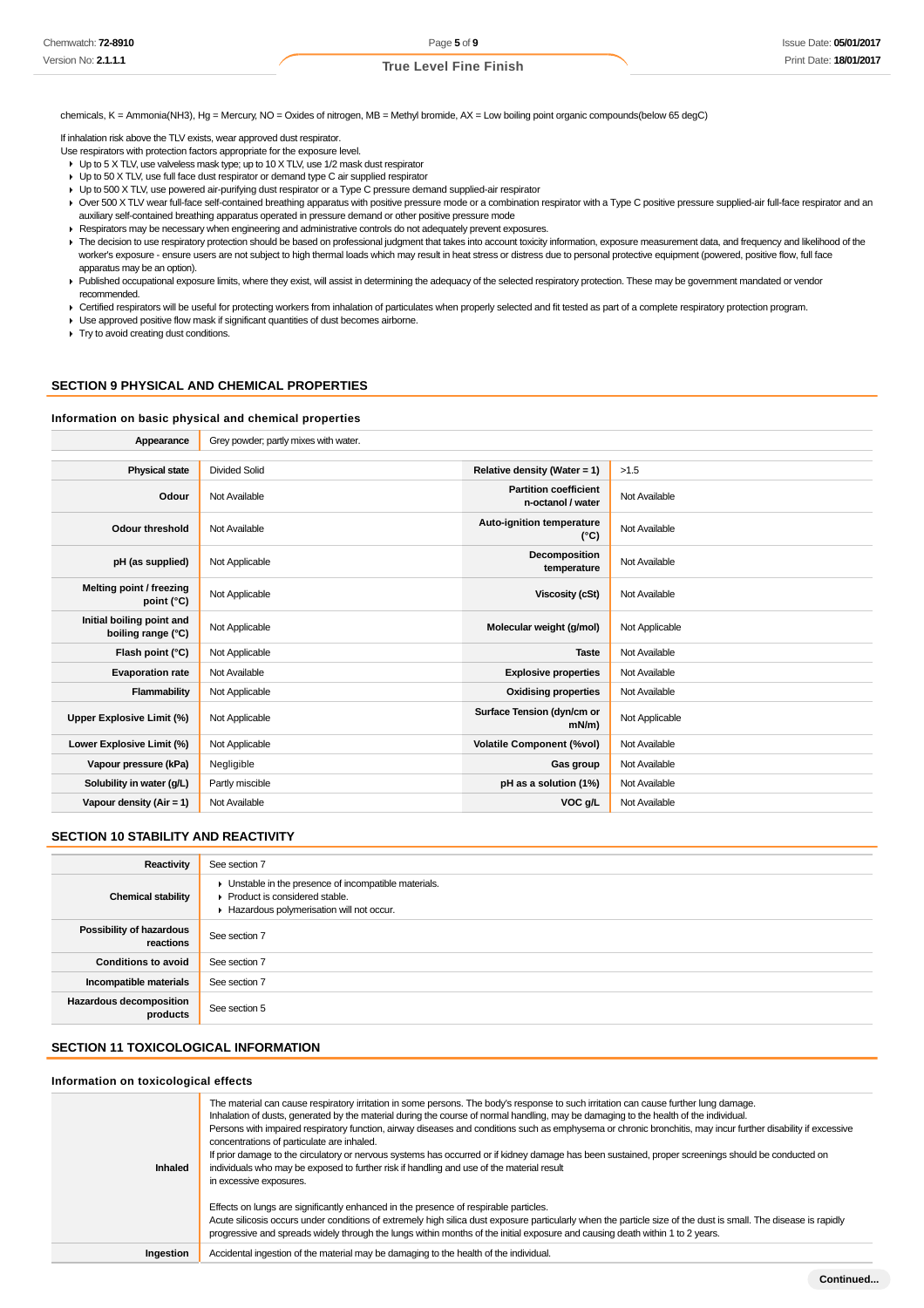| <b>Skin Contact</b>                       | This material can cause inflammation of the skin on contact in some persons.<br>The material may accentuate any pre-existing dermatitis condition<br>Open cuts, abraded or irritated skin should not be exposed to this material<br>Entry into the blood-stream, through, for example, cuts, abrasions or lesions, may produce systemic injury with harmful effects. Examine the skin prior to the use<br>of the material and ensure that any external damage is suitably protected.                                                                                                                                                                                                                                                                                                                                                                                                                                                                                                                                                                                                                                                                                                                                                                                                                                                                                                 |                                    |  |  |
|-------------------------------------------|--------------------------------------------------------------------------------------------------------------------------------------------------------------------------------------------------------------------------------------------------------------------------------------------------------------------------------------------------------------------------------------------------------------------------------------------------------------------------------------------------------------------------------------------------------------------------------------------------------------------------------------------------------------------------------------------------------------------------------------------------------------------------------------------------------------------------------------------------------------------------------------------------------------------------------------------------------------------------------------------------------------------------------------------------------------------------------------------------------------------------------------------------------------------------------------------------------------------------------------------------------------------------------------------------------------------------------------------------------------------------------------|------------------------------------|--|--|
| Eye                                       | If applied to the eyes, this material causes severe eye damage.                                                                                                                                                                                                                                                                                                                                                                                                                                                                                                                                                                                                                                                                                                                                                                                                                                                                                                                                                                                                                                                                                                                                                                                                                                                                                                                      |                                    |  |  |
| <b>Chronic</b>                            | Long-term exposure to respiratory irritants may result in disease of the airways involving difficult breathing and related systemic problems.<br>Harmful: danger of serious damage to health by prolonged exposure through inhalation.<br>This material can cause serious damage if one is exposed to it for long periods. It can be assumed that it contains a substance which can produce severe<br>defects.<br>Substance accumulation, in the human body, may occur and may cause some concern following repeated or long-term occupational exposure.<br>Crystalline silicas activate the inflammatory response of white blood cells after they injure the lung epithelium. Chronic exposure to crystalline silicas reduces<br>lung capacity and predisposes to chest infections.<br>Overexposure to respirable dust may cause coughing, wheezing, difficulty in breathing and impaired lung function. Chronic symptoms may include decreased<br>vital lung capacity, chest infections<br>Repeated exposures, in an occupational setting, to high levels of fine-divided dusts may produce a condition known as pneumoconiosis which is the lodgement<br>of any inhaled dusts in the lung irrespective of the effect. This is particularly true when a significant number of particles less than 0.5 microns (1/50,000 inch),<br>are present. Lung shadows are seen in the X-ray. |                                    |  |  |
|                                           | <b>TOXICITY</b>                                                                                                                                                                                                                                                                                                                                                                                                                                                                                                                                                                                                                                                                                                                                                                                                                                                                                                                                                                                                                                                                                                                                                                                                                                                                                                                                                                      | <b>IRRITATION</b>                  |  |  |
| <b>True Level Fine Finish</b>             | Not Available                                                                                                                                                                                                                                                                                                                                                                                                                                                                                                                                                                                                                                                                                                                                                                                                                                                                                                                                                                                                                                                                                                                                                                                                                                                                                                                                                                        | Not Available                      |  |  |
|                                           | <b>TOXICITY</b>                                                                                                                                                                                                                                                                                                                                                                                                                                                                                                                                                                                                                                                                                                                                                                                                                                                                                                                                                                                                                                                                                                                                                                                                                                                                                                                                                                      | <b>IRRITATION</b>                  |  |  |
| Silica 100G                               | Not Available                                                                                                                                                                                                                                                                                                                                                                                                                                                                                                                                                                                                                                                                                                                                                                                                                                                                                                                                                                                                                                                                                                                                                                                                                                                                                                                                                                        | Not Available                      |  |  |
|                                           | <b>TOXICITY</b>                                                                                                                                                                                                                                                                                                                                                                                                                                                                                                                                                                                                                                                                                                                                                                                                                                                                                                                                                                                                                                                                                                                                                                                                                                                                                                                                                                      | <b>IRRITATION</b>                  |  |  |
| calcium aluminate cement                  | Not Available                                                                                                                                                                                                                                                                                                                                                                                                                                                                                                                                                                                                                                                                                                                                                                                                                                                                                                                                                                                                                                                                                                                                                                                                                                                                                                                                                                        | Not Available                      |  |  |
|                                           | <b>TOXICITY</b>                                                                                                                                                                                                                                                                                                                                                                                                                                                                                                                                                                                                                                                                                                                                                                                                                                                                                                                                                                                                                                                                                                                                                                                                                                                                                                                                                                      | <b>IRRITATION</b>                  |  |  |
| portland cement                           | Not Available                                                                                                                                                                                                                                                                                                                                                                                                                                                                                                                                                                                                                                                                                                                                                                                                                                                                                                                                                                                                                                                                                                                                                                                                                                                                                                                                                                        | Not Available                      |  |  |
|                                           | <b>TOXICITY</b>                                                                                                                                                                                                                                                                                                                                                                                                                                                                                                                                                                                                                                                                                                                                                                                                                                                                                                                                                                                                                                                                                                                                                                                                                                                                                                                                                                      | <b>IRRITATION</b>                  |  |  |
| gypsum                                    | Oral (rat) LD50: >1581 mg/kg <sup>[1]</sup>                                                                                                                                                                                                                                                                                                                                                                                                                                                                                                                                                                                                                                                                                                                                                                                                                                                                                                                                                                                                                                                                                                                                                                                                                                                                                                                                          | Not Available                      |  |  |
|                                           | <b>TOXICITY</b>                                                                                                                                                                                                                                                                                                                                                                                                                                                                                                                                                                                                                                                                                                                                                                                                                                                                                                                                                                                                                                                                                                                                                                                                                                                                                                                                                                      | <b>IRRITATION</b>                  |  |  |
| calcium aluminate sulfate                 | dermal (rat) LD50: >2000 mg/kg <sup>[1]</sup>                                                                                                                                                                                                                                                                                                                                                                                                                                                                                                                                                                                                                                                                                                                                                                                                                                                                                                                                                                                                                                                                                                                                                                                                                                                                                                                                        | Not Available                      |  |  |
|                                           | Oral (rat) LD50: >1581 mg/kg <sup>[1]</sup>                                                                                                                                                                                                                                                                                                                                                                                                                                                                                                                                                                                                                                                                                                                                                                                                                                                                                                                                                                                                                                                                                                                                                                                                                                                                                                                                          |                                    |  |  |
|                                           | <b>TOXICITY</b>                                                                                                                                                                                                                                                                                                                                                                                                                                                                                                                                                                                                                                                                                                                                                                                                                                                                                                                                                                                                                                                                                                                                                                                                                                                                                                                                                                      | <b>IRRITATION</b>                  |  |  |
| calcium carbonate                         | dermal (rat) LD50: >2000 mg/kg <sup>[1]</sup>                                                                                                                                                                                                                                                                                                                                                                                                                                                                                                                                                                                                                                                                                                                                                                                                                                                                                                                                                                                                                                                                                                                                                                                                                                                                                                                                        | Eye (rabbit): 0.75 mg/24h - SEVERE |  |  |
|                                           | Oral (rat) LD50: >2000 mg/kg <sup>[1]</sup>                                                                                                                                                                                                                                                                                                                                                                                                                                                                                                                                                                                                                                                                                                                                                                                                                                                                                                                                                                                                                                                                                                                                                                                                                                                                                                                                          | Skin (rabbit): 500 mg/24h-moderate |  |  |
| Legend:                                   | 1. Value obtained from Europe ECHA Registered Substances - Acute toxicity 2.* Value obtained from manufacturer's SDS. Unless otherwise specified data<br>extracted from RTECS - Register of Toxic Effect of chemical Substances                                                                                                                                                                                                                                                                                                                                                                                                                                                                                                                                                                                                                                                                                                                                                                                                                                                                                                                                                                                                                                                                                                                                                      |                                    |  |  |
|                                           |                                                                                                                                                                                                                                                                                                                                                                                                                                                                                                                                                                                                                                                                                                                                                                                                                                                                                                                                                                                                                                                                                                                                                                                                                                                                                                                                                                                      |                                    |  |  |
| SILICA 100G                               | <b>WARNING:</b> For inhalation exposure ONLY: This substance has been classified by the IARC as Group 1: <b>CARCINOGENIC TO HUMANS</b><br>The International Agency for Research on Cancer (IARC) has classified occupational exposures to respirable (<5 um) crystalline silica as being<br>carcinogenic to humans. This classification is based on what IARC considered sufficient evidence from epidemiological studies of humans for the<br>carcinogenicity of inhaled silica in the forms of quartz and cristobalite. Crystalline silica is also known to cause silicosis, a non-cancerous lung disease.<br>Intermittent exposure produces; focal fibrosis, (pneumoconiosis), cough, dyspnoea, liver tumours.                                                                                                                                                                                                                                                                                                                                                                                                                                                                                                                                                                                                                                                                    |                                    |  |  |
| <b>CALCIUM ALUMINATE</b><br><b>CEMENT</b> | No data of toxicological significance identified in literature search.                                                                                                                                                                                                                                                                                                                                                                                                                                                                                                                                                                                                                                                                                                                                                                                                                                                                                                                                                                                                                                                                                                                                                                                                                                                                                                               |                                    |  |  |
|                                           | The following information refers to contact allergens as a group and may not be specific to this product.                                                                                                                                                                                                                                                                                                                                                                                                                                                                                                                                                                                                                                                                                                                                                                                                                                                                                                                                                                                                                                                                                                                                                                                                                                                                            |                                    |  |  |

**PORTLAND CEMENT** Contact allergies quickly manifest themselves as contact eczema, more rarely as urticaria or Quincke's oedema. The pathogenesis of contact eczema involves a cell-mediated (T lymphocytes) immune reaction of the delayed type. Other allergic skin reactions, e.g. contact urticaria, involve antibody-mediated immune reactions. **GYPSUM** Gypsum (calcium sulfate dihydrate) is a skin, eye, mucous membrane, and respiratory system irritant. Early studies of gypsum miners did not relate pneumoconiosis with chronic exposure to gypsum. Other studies in humans (as well as animals) showed no lung fibrosis produced by natural dusts of calcium sulfate except in the presence of silica. However, a series of studies reported chronic nonspecific respiratory diseases in gypsum industry workers in Gacki, Poland. **CALCIUM ALUMINATE SULFATE** for calcium: Toxicity from calcium is not common because the gastrointestinal tract normally limits the amount of calcium absorbed. Therefore, short-term intake of large amounts of calcium does not generally produce any ill effects aside from **constipation** and an increased risk of kidney stones . However, more severe toxicity can occur when excess calcium is ingested over long periods, or when calcium is combined with increased amounts of vitamin D, which increases calcium absorption. Calcium toxicity is also sometimes found after excessive intravenous administration of calcium. **CALCIUM CARBONATE** The material may produce severe irritation to the eye causing pronounced inflammation. Repeated or prolonged exposure to irritants may produce conjunctivitis. The material may cause skin irritation after prolonged or repeated exposure and may produce on contact skin redness, swelling, the production of vesicles, scaling and thickening of the skin. No evidence of carcinogenic properties. No evidence of mutagenic or teratogenic effects.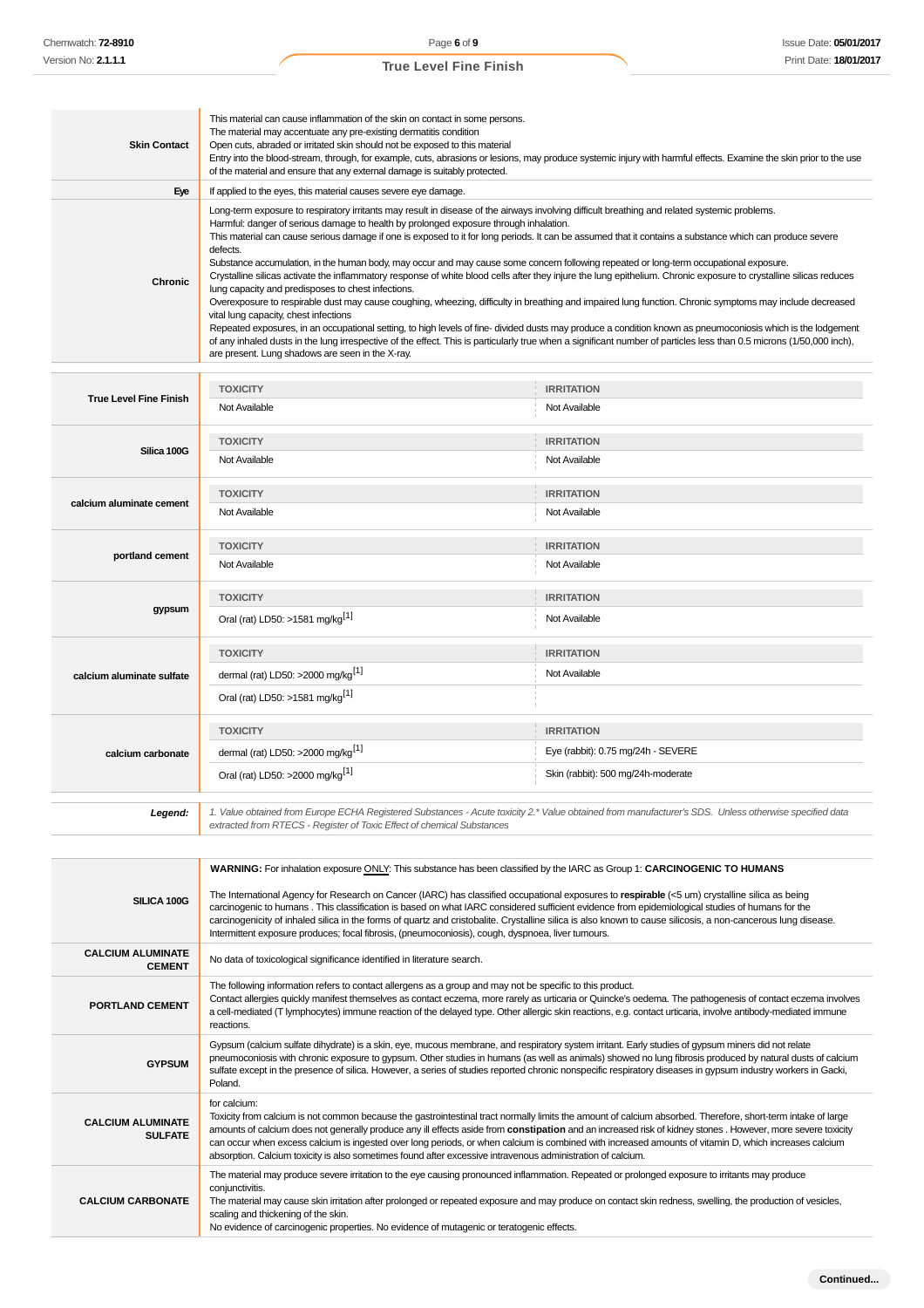|  |  |  | <b>True Level Fine Finish</b> |
|--|--|--|-------------------------------|
|--|--|--|-------------------------------|

| <b>CALCIUM ALUMINATE</b><br><b>CEMENT &amp; PORTLAND</b><br><b>CEMENT &amp; GYPSUM &amp;</b><br><b>CALCIUM CARBONATE</b> | Asthma-like symptoms may continue for months or even years after exposure to the material ceases. This may be due to a non-allergenic condition known as<br>reactive airways dysfunction syndrome (RADS) which can occur following exposure to high levels of highly irritating compound. Key criteria for the diagnosis<br>of RADS include the absence of preceding respiratory disease, in a non-atopic individual, with abrupt onset of persistent asthma-like symptoms within minutes<br>to hours of a documented exposure to the irritant. A reversible airflow pattern, on spirometry, with the presence of moderate to severe bronchial hyperreactivity<br>on methacholine challenge testing and the lack of minimal lymphocytic inflammation, without eosinophilia, have also been included in the criteria for diagnosis<br>of RADS. |                                 |                                                                                                                                                                    |
|--------------------------------------------------------------------------------------------------------------------------|-----------------------------------------------------------------------------------------------------------------------------------------------------------------------------------------------------------------------------------------------------------------------------------------------------------------------------------------------------------------------------------------------------------------------------------------------------------------------------------------------------------------------------------------------------------------------------------------------------------------------------------------------------------------------------------------------------------------------------------------------------------------------------------------------------------------------------------------------|---------------------------------|--------------------------------------------------------------------------------------------------------------------------------------------------------------------|
| <b>PORTLAND CEMENT &amp;</b><br><b>GYPSUM &amp; CALCIUM</b><br><b>ALUMINATE SULFATE</b>                                  | No significant acute toxicological data identified in literature search.                                                                                                                                                                                                                                                                                                                                                                                                                                                                                                                                                                                                                                                                                                                                                                      |                                 |                                                                                                                                                                    |
| <b>Acute Toxicity</b>                                                                                                    | ⊚                                                                                                                                                                                                                                                                                                                                                                                                                                                                                                                                                                                                                                                                                                                                                                                                                                             | Carcinogenicity                 | ⊚                                                                                                                                                                  |
| <b>Skin Irritation/Corrosion</b>                                                                                         | ✔                                                                                                                                                                                                                                                                                                                                                                                                                                                                                                                                                                                                                                                                                                                                                                                                                                             | Reproductivity                  | ⊙                                                                                                                                                                  |
| <b>Serious Eye</b><br>Damage/Irritation                                                                                  |                                                                                                                                                                                                                                                                                                                                                                                                                                                                                                                                                                                                                                                                                                                                                                                                                                               | <b>STOT - Single Exposure</b>   | ✔                                                                                                                                                                  |
| <b>Respiratory or Skin</b><br>sensitisation                                                                              | ⊚                                                                                                                                                                                                                                                                                                                                                                                                                                                                                                                                                                                                                                                                                                                                                                                                                                             | <b>STOT - Repeated Exposure</b> | ✔                                                                                                                                                                  |
| <b>Mutagenicity</b>                                                                                                      | ⊚                                                                                                                                                                                                                                                                                                                                                                                                                                                                                                                                                                                                                                                                                                                                                                                                                                             | <b>Aspiration Hazard</b>        | ⊚                                                                                                                                                                  |
|                                                                                                                          |                                                                                                                                                                                                                                                                                                                                                                                                                                                                                                                                                                                                                                                                                                                                                                                                                                               | Legend:                         | $\blacktriangleright$ - Data available but does not fill the criteria for classification<br>$\blacktriangleright$ - Data required to make classification available |

# **SECTION 12 ECOLOGICAL INFORMATION**

# **Toxicity**

| Ingredient                | Endpoint        | <b>Test Duration (hr)</b> | <b>Species</b>                                                                                                                                        | Value            | Source         |
|---------------------------|-----------------|---------------------------|-------------------------------------------------------------------------------------------------------------------------------------------------------|------------------|----------------|
| calcium aluminate cement  | <b>LC50</b>     | 96                        | Fish                                                                                                                                                  | $>100$ mg/L      | $\overline{2}$ |
| calcium aluminate cement  | <b>EC50</b>     | 48                        | Crustacea                                                                                                                                             | $5.4$ mg/L       | $\overline{2}$ |
| calcium aluminate cement  | <b>EC50</b>     | 72                        | Algae or other aquatic plants                                                                                                                         | 3.6mg/L          | $\overline{2}$ |
| calcium aluminate cement  | <b>EC50</b>     | 24                        | Crustacea                                                                                                                                             | $6.4$ mg/L       | $\overline{2}$ |
| calcium aluminate cement  | <b>NOEC</b>     | 72                        | Algae or other aquatic plants                                                                                                                         | $2.6$ mg/L       | $\overline{2}$ |
| gypsum                    | <b>LC50</b>     | 96                        | Fish                                                                                                                                                  | >1970mg/L        | 4              |
| gypsum                    | <b>EC50</b>     | 96                        | Algae or other aquatic plants                                                                                                                         | 105.72278mg/L    | 3              |
| gypsum                    | EC <sub>0</sub> | 96                        | Crustacea                                                                                                                                             | $=1255.000$ mg/L | 1              |
| gypsum                    | <b>NOEC</b>     | 504                       | Crustacea                                                                                                                                             | 360mg/L          | 4              |
| calcium aluminate sulfate | <b>LC50</b>     | 96                        | Fish                                                                                                                                                  | $>83$ mg/L       | $\overline{2}$ |
| calcium aluminate sulfate | <b>EC50</b>     | 48                        | Crustacea                                                                                                                                             | 6.8mg/L          | $\overline{2}$ |
| calcium aluminate sulfate | <b>EC50</b>     | 72                        | Algae or other aquatic plants                                                                                                                         | $4.8$ mg/L       | $\overline{2}$ |
| calcium aluminate sulfate | <b>EC50</b>     | 48                        | Crustacea                                                                                                                                             | 7.7mg/L          | $\overline{2}$ |
| calcium carbonate         | LC50            | 96                        | Fish                                                                                                                                                  | >56000mg/L       | 4              |
| calcium carbonate         | <b>EC50</b>     | 72                        | Algae or other aquatic plants                                                                                                                         | $>14$ mg/L       | $\overline{2}$ |
| calcium carbonate         | <b>NOEC</b>     | 72                        | Algae or other aquatic plants                                                                                                                         | 14mg/L           | $\overline{2}$ |
|                           |                 |                           | Extracted from 1. IUCLID Toxicity Data 2. Europe ECHA Registered Substances - Ecotoxicological Information - Aquatic Toxicity 3. EPIWIN Suite V3.12 - |                  |                |

**Legend:**

Aquatic Toxicity Data (Estimated) 4. US EPA, Ecotox database - Aquatic Toxicity Data 5. ECETOC Aquatic Hazard Assessment Data 6. NITE (Japan) - Bioconcentration Data 7. METI (Japan) - Bioconcentration Data 8. Vendor Data

#### **DO NOT** discharge into sewer or waterways.

# **Persistence and degradability**

| Ingredient | Persistence: Water/Soil | Persistence: Air |
|------------|-------------------------|------------------|
| gypsum     | <b>HIGH</b>             | <b>HIGH</b>      |

#### **Bioaccumulative potential**

| Ingredient | <b>Bioaccumulation</b>    |  |
|------------|---------------------------|--|
| gypsum     | LOW (LogKOW = $-2.2002$ ) |  |
|            |                           |  |

# **Mobility in soil**

| Ingredient | <b>lobility</b>                                  |
|------------|--------------------------------------------------|
| gypsum     | 124)<br>LOW <sup>1</sup><br>$\sqrt{2}$<br>$\sim$ |

#### **SECTION 13 DISPOSAL CONSIDERATIONS**

#### **Waste treatment methods**

**Product / Packaging disposal**

- **DO NOT** allow wash water from cleaning or process equipment to enter drains.
- It may be necessary to collect all wash water for treatment before disposal.

In all cases disposal to sewer may be subject to local laws and regulations and these should be considered first.

 $\bigcirc$  – Data Not Available to make classification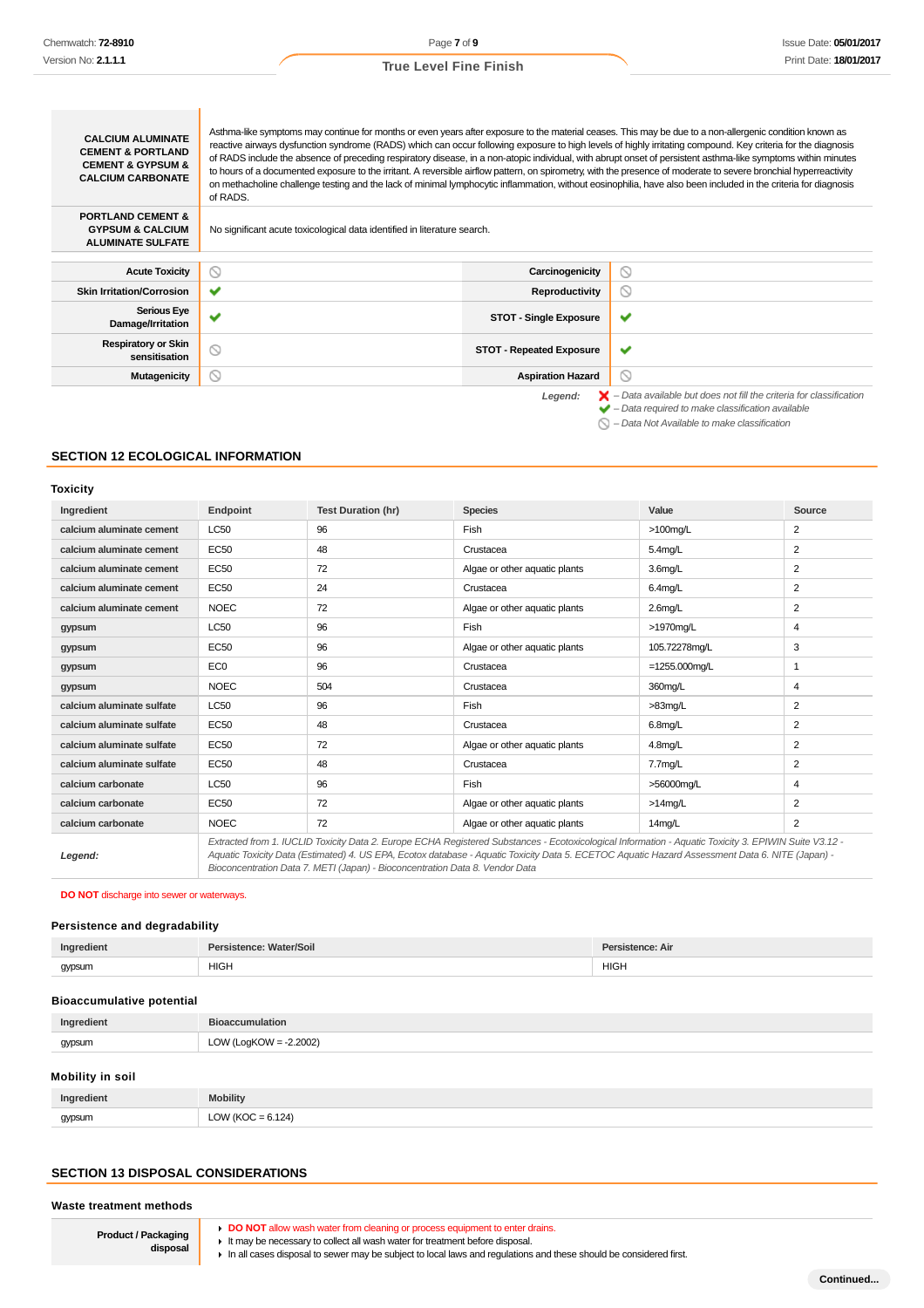Where in doubt contact the responsible authority. Recycle wherever possible or consult manufacturer for recycling options. Consult State Land Waste Management Authority for disposal. Bury residue in an authorised landfill.  $\bullet$ ▶ Recycle containers if possible, or dispose of in an authorised landfill. **SECTION 14 TRANSPORT INFORMATION Labels Required Marine Pollutant** NO **HAZCHEM** Not Applicable **Land transport (ADG): NOT REGULATED FOR TRANSPORT OF DANGEROUS GOODS Air transport (ICAO-IATA / DGR): NOT REGULATED FOR TRANSPORT OF DANGEROUS GOODS Sea transport (IMDG-Code / GGVSee): NOT REGULATED FOR TRANSPORT OF DANGEROUS GOODS Transport in bulk according to Annex II of MARPOL and the IBC code** Not Applicable **SECTION 15 REGULATORY INFORMATION Safety, health and environmental regulations / legislation specific for the substance or mixture SILICA 100G(14808-60-7) IS FOUND ON THE FOLLOWING REGULATORY LISTS** Australia Exposure Standards Australia Inventory of Chemical Substances (AICS) Australia Hazardous Substances Information System - Consolidated Lists International Agency for Research on Cancer (IARC) - Agents Classified by the IARC Monographs **CALCIUM ALUMINATE CEMENT(65997-16-2) IS FOUND ON THE FOLLOWING REGULATORY LISTS** Australia Inventory of Chemical Substances (AICS) **PORTLAND CEMENT(65997-15-1) IS FOUND ON THE FOLLOWING REGULATORY LISTS** Australia Exposure Standards **Australia Inventory of Chemical Substances (AICS)** Australia Inventory of Chemical Substances (AICS) **GYPSUM(13397-24-5) IS FOUND ON THE FOLLOWING REGULATORY LISTS** Australia Exposure Standards Australia Inventory of Chemical Substances (AICS) **CALCIUM ALUMINATE SULFATE(12004-14-7) IS FOUND ON THE FOLLOWING REGULATORY LISTS** Australia Inventory of Chemical Substances (AICS) **CALCIUM CARBONATE(471-34-1) IS FOUND ON THE FOLLOWING REGULATORY LISTS** Australia Exposure Standards Australia Inventory of Chemical Substances (AICS) **National Inventory Status** Australia - AICS Y Canada - DSL Y Canada - NDSL N (portland cement; Silica 100G; gypsum; calcium aluminate cement; calcium aluminate sulfate) China - IECSC N (calcium aluminate sulfate) Europe - EINEC / ELINCS / Y<br>NLP Japan - ENCS N (portland cement; calcium aluminate sulfate) Korea - KECI Y New Zealand - NZIoC Y Philippines - PICCS N (portland cement; calcium aluminate cement; calcium aluminate sulfate) USA - TSCA Y Y = All ingredients are on the inventory **Legend:** N = Not determined or one or more ingredients are not on the inventory and are not exempt from listing(see specific ingredients in brackets) **SECTION 16 OTHER INFORMATION Other information**

#### **Ingredients with multiple cas numbers**

| Name                      | <b>CAS No</b>                                                                                                           |
|---------------------------|-------------------------------------------------------------------------------------------------------------------------|
| Silica 100G               | 14808-60-7, 122304-48-7, 122304-49-8, 12425-26-2, 1317-79-9, 70594-95-5, 87347-84-0                                     |
| calcium aluminate cement  | 65997-16-2, 12042-68-1                                                                                                  |
| calcium aluminate sulfate | 12004-14-7, 12005-25-3, 65997-69-5, 960375-09-1, 37293-22-4, 12252-12-9                                                 |
| calcium carbonate         | 471-34-1, 13397-26-7, 15634-14-7, 1317-65-3, 72608-12-9, 878759-26-3, 63660-97-9, 459411-10-0, 198352-33-9, 146358-95-4 |

Classification of the preparation and its individual components has drawn on official and authoritative sources as well as independent review by the Chemwatch Classification committee using available literature references.